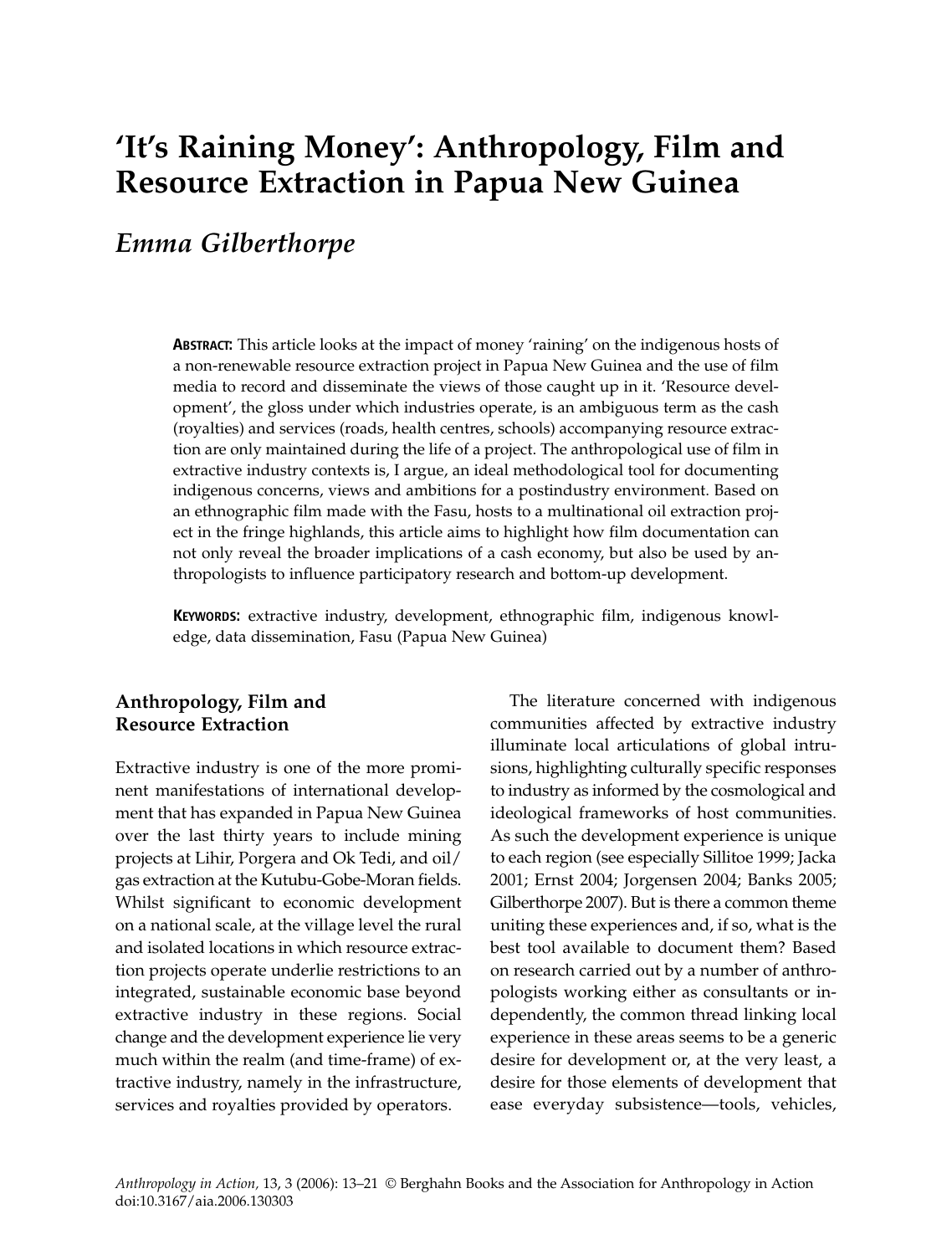roads, canned food and so forth (see contributions to edited volumes by Banks and Ballard 1997; Toft 1997; and Filer 1999, for explorations of this issue).

The main threat to hosts of industry lies in the lack of understanding, on behalf of operators and governments, of long-term social and economic impacts. As generalizations of generic economic processes (commodity transactions), landowning (inheritance, bordered territory), and family and kinship (nuclear, support unit) are assumed by multinational corporations (MNCs), local ways of doing and seeing go largely unrealized. A prominent problem across Papua New Guinea's resource extraction sector is the clash between corporate ideals of hereditary landownership and economic transactions, and indigenous ideals of sociopolitical exchange and gift transactions (see Sillitoe 1998: 84–86). Introduced cash royalty payments are incorporated in sociopolitical exchange arenas and used to purchase status-defining Western items associated with the companies operating in the region (see Jorgensen 1990; Polier 1996; Gilberthorpe 2007). With minimal efforts to consolidate the economic clash (by way of training and education), the question remains: is the objective of achieving development in areas where indigenous economic systems prevail feasible?

Indigenous knowledge (IK) research (see Sillitoe's definition of IK provided in the Introduction to this special issue) aims to ensure this objective is achievable by informing MNCs about the socio-ecological relations operating in regions affected by development agendas. The driving force behind this research is the endeavour to reduce the potential for poverty and ill health in regions where alien economic systems and technology are imposed and then retracted. In short, the aim is to move away from corporate-dominated, top-down development to a more bottom-up form that acknowledges and integrates indigenous knowledge, views, ambitions and ways of doing and seeing that can realistically aid economic and social development in these regions.

To accommodate the growing disciplinary focus on development agendas, anthropologists need to find tools that will facilitate their research and reach an audience beyond academia. The Anthropology in Development (AID) Group at Durham is currently experimenting with film media to articulate this need and encourage local participation; incorporate local views, processes and opinions; and encourage communication between indigenous populations and policy-makers (see also Sillitoe et al. 2002). In Papua New Guinea the current imbalance of knowledge that exists between local populations and MNCs, the former knowing far more about the latter than vice versa (Ernst 1993; Knauft 1993; Kirsch 2002), threatens the possibility, and probability, of the long-term economic and social development that the hosts desire. What is needed is an improvement in communication between locals and operators aided by appropriate mediatory bodies. So far this has not been achieved. Ernst's 1993 social mapping report for the Kutubu Oil Project, for example, emphasized that the onus was on the operators to devise relations and long-term sustainability plans and not on the local populations. But in the decade following this report little has been done to overcome the imbalance of knowledge, effectively integrate mediatory bodies or consider a policy reform with an outlook to the future where development benefits whole communities rather than just a sector of them (Gilberthorpe 2007).

Elsewhere I have discussed how the Fasu of Papua New Guinea's fringe highlands articulate their encounter with industry, drawing on deep-seated knowledge to make sense of and utilize royalties from the project operators (Gilberthorpe 2007). However, as is the problem with written academic literature in contrast to visual media (MacDougall 1997), the data detract from the indigenous voices and their perceptions of the future. For the purposes of this article I focus on two elements of IK research that articulate the relationship between anthropology, film and resource extraction—the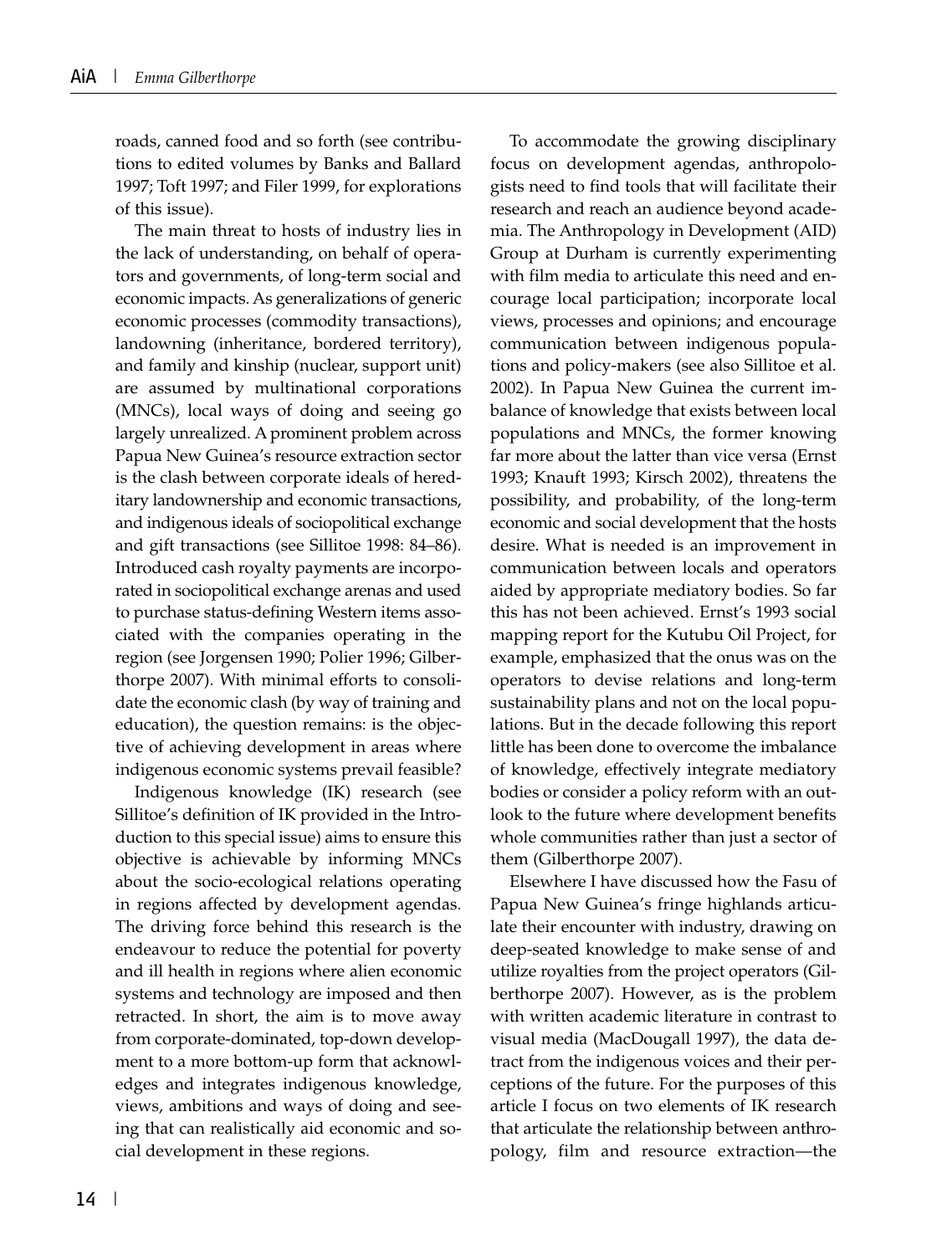dynamic character of sociality and the indigenous view of the future (see Sillitoe, this issue). I also focus on the individual in culture which raises important theoretical questions about the barrier between indigenous and nonindigenous enclaves.

More than any other visual medium, film allows for aspects of the individual to shine through. Facial expressions, gestures, mannerisms, afflictions and tones, as well as the context in which interviews are conducted, reveal a great deal about how people live, feel and think. As such, film gives to the indigenous voice the expression missing in purely ethnographic writing. It is envisaged that by presenting local people's needs, wants and ambitions in an accessible, user-friendly format, students and nonacademics alike may garner a better understanding of and respect for indigenous populations.

# 'It's Raining Money'

During a six-week research trip to Papua New Guinea at the end of 2004 and beginning of 2005, I shot a documentary film, From the Horse's Mouth: Perceptions of Development From Papua New Guinea (Gilberthorpe 2005), to capture the different opinions of people involved in two of the country's resource development projects. Whilst the film focuses on two industries—the Kutubu Oil Project in Kutubu, Southern Highlands Province, and Ok Tedi Copper Mine in the Star Mountains, Western Province—for the purposes of this article I focus on the development experience of the Fasu, who have hosted the Kutubu Oil Project and its operators, Oil Search Limited (OSL), since 1992. Having spent fourteen months as a doctorate student in the Kutubu region (2000/01), I was familiar with the local context, and had befriended a number of locals and company employees.

My objective in producing the film was to document the *perceptions* of *development* of both company employees (expatriates and nationals) and the local population by capturing contributors' opinions on sustainable development, the impact of industry and the future. The frank statements made by the individuals interviewed revealed more about their lives, feelings, ambitions and observations than any ethnography or photograph could hope to present. One statement made in reference to the Kutubu Oil Project by Jack Taylor, the OSL Health, Safety and Environment Special Projects Coordinator, summed up both the positive and negative consequences of extractive industry in the region. Jack stated: '[the Fasu] have gone from being hunter-gatherer, semiagriculturalists .... to having access to money in an unreal context. Something like this happens and these guys were lucky ... to have it, and it's raining money' (Gilberthorpe 2005). Indeed, for the Fasu it is 'raining money', as they receive significant royalty payments. However, as with all extractive industry the project is temporary; development itself is short term and the money (and services) currently 'raining' on the Fasu will eventually dry up. The main concern at Kutubu is whether steps are being taken to prepare for 'the dry season', when the company has finished work and leaves, taking away infrastructure, royalties and basic services. After decades of dependency on cash and services vis-à-vis minimal outlets for education and training, this affluent region faces a return to a subsistence lifestyle (Gilberthorpe 2007).

## **The Region**

The Kutubu Oil Project in Southern Highlands Province is a small operation with limited infrastructure and an environmental impact that has to date caused minimal ecological damage and been commended by the World Wildlife Fund (see McCoy 1992)<sup>1</sup>. As is typical of oil production facilities in other global locations (see, for example, Ferguson 2005), the Kutubu Oil Project is cordoned off from the local pop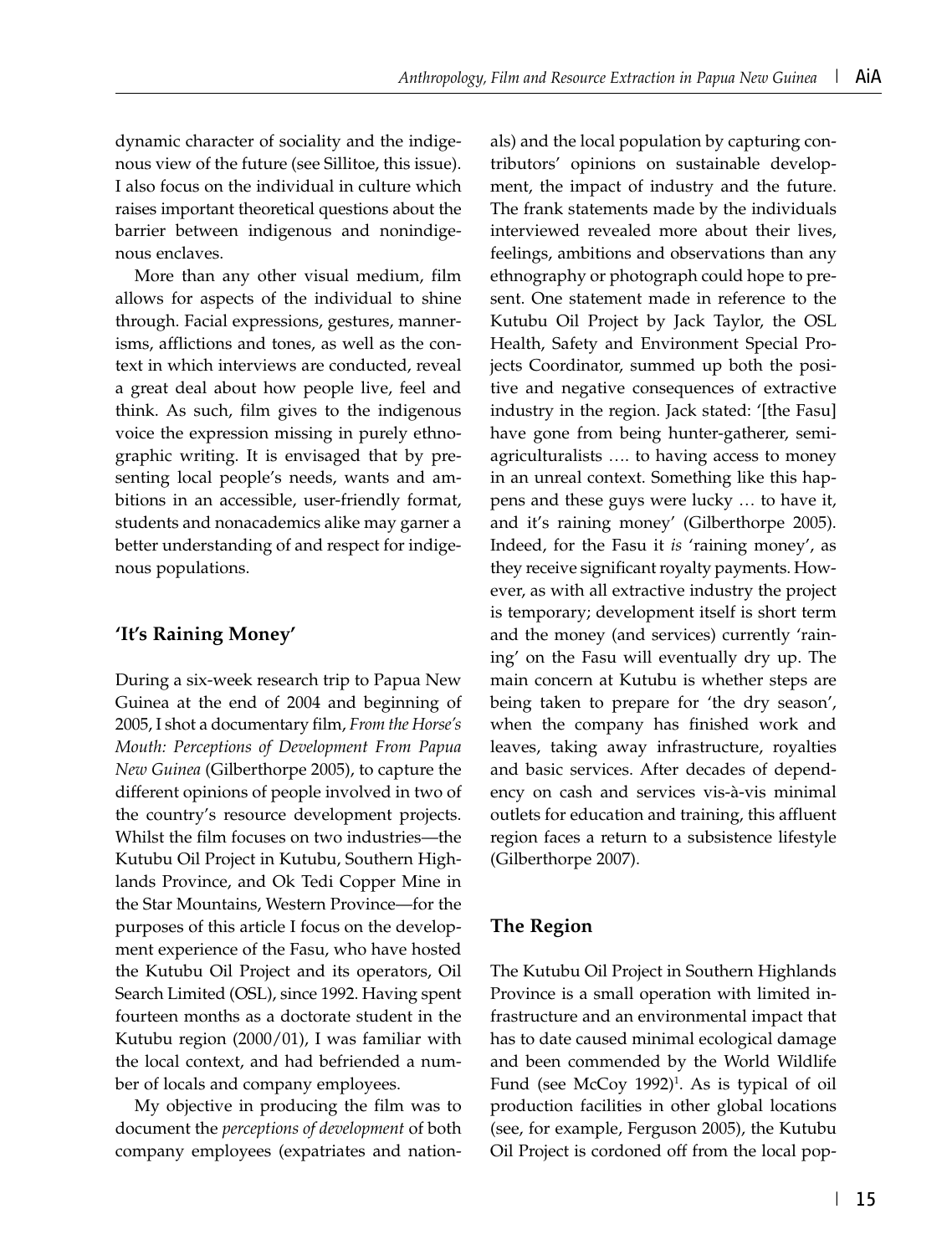ulation, secured within a barbed-wire enclosure and policed on a twenty-four-hour basis.

The Fasu are a rural, isolated people shut off from a national economy and identity, a consequence of Papua New Guinea's inland geography, which is characterized by precipitous, rugged mountain ranges, dense rainforest and sparsely populated river valleys. They follow a predominantly hunter-horticultural way of life and maintain traditional belief and value systems (see also Weiner 1988). All Fasu (population: 1,100) are identified as landowners of the project-impact area and all receive significant benefits. If the proposal to develop the current oil venture into a gas project (<http://www .oilsearch.com.au/html/png\_gas.cfm>) is approved, the Fasu's relationship with industry will extend from the remaining predicted twelve years to at least a further fifty.

Royalties are a percentage of oil extracted on a daily basis and are paid bi-annually to maleonly landowner groups, or 'clans',<sup>2</sup> known as Incorporated Land Groups (ILGs) (Weiner 1998; Marru 2002; Sagir 2004; Gilberthorpe 2007). The amount disseminated depends on global oil prices, production at well-heads and the number of ILGs claiming royalties. Between 1993 and 2005 the Fasu received in excess of 40 million kina<sup>3</sup> from royalties, compensation and land rentals (Sagir 2004; Gilberthorpe 2007).

Cash has been largely absorbed into traditional sociopolitical exchange, nominally circulated through bridewealth and compensation alongside traditional wealth of pigs and, to a lesser extent, shells. Bridewealth can be particularly high in the Fasu region, reaching 30,000 kina in 2005 in comparison to  $3,000$  kina in neighbouring areas. Royalty money is also used to purchase status items (such as four-wheel drive vehicles and air travel) and shop-bought goods that will reduce labour expenditure and can be used in gift transactions (particularly to in-laws and parents). The influx of cash into the sociopolitical arena has had a particular impact on male/female interaction and cooperation. The need to hunt has declined since tinned meat

and fish were introduced, whilst sago processing remains a central subsistence activity for women, causing an obvious imbalance in subsistence activity.

For the Fasu, the influx of cash has implications for the wider network of sociality based on exchange. Groups were once fluid and flexible, depended on migrants for support and maintained relations with other groups through marriage, trade and the exchange of wealth items (Gilberthorpe 2007). The landowner mentality has engendered landowning groups (ILGs) to form along patrilineal lines with small kin groups forming exclusive corporate units and refusing migrant integration. As ILG concerns shift to developing relations, through marriage, with individuals from larger towns, and to ensuring royalties are passed down to the next generation, groups become ever more isolated from each other within what was once an extensive sociopolitical arena (Gilberthorpe 2007).

During the development phase of the oil fields a number of promises were made to the local population, including Foi groups living around Lake Kutubu, by way of school-houses, roads, clinics and wage labour (McCoy 1992; Knauft 1993, Regis 2000). Although these services were originally provided, their maintenance has declined to varying extents over the last decade. Conflicts between the original operators, Chevron Niugini<sup>4</sup>, and the provincial government, who was responsible for paying teachers' and clinic staff's salaries and maintaining roads, have meant that out of the two schools built by Chevron in the Fasu region, the one in the north, at Sisipia, is now boarded up and the one in the centre, at Waro, is only partially active. Clinics are periodically staffed and minimally stocked and, since the imposition of payment for appointments and medicines in 2000, attendance has declined. All roads extending beyond the operational centre used for local access and not actual operations are poorly maintained; and wage labour, whilst available in the development phase of the project, has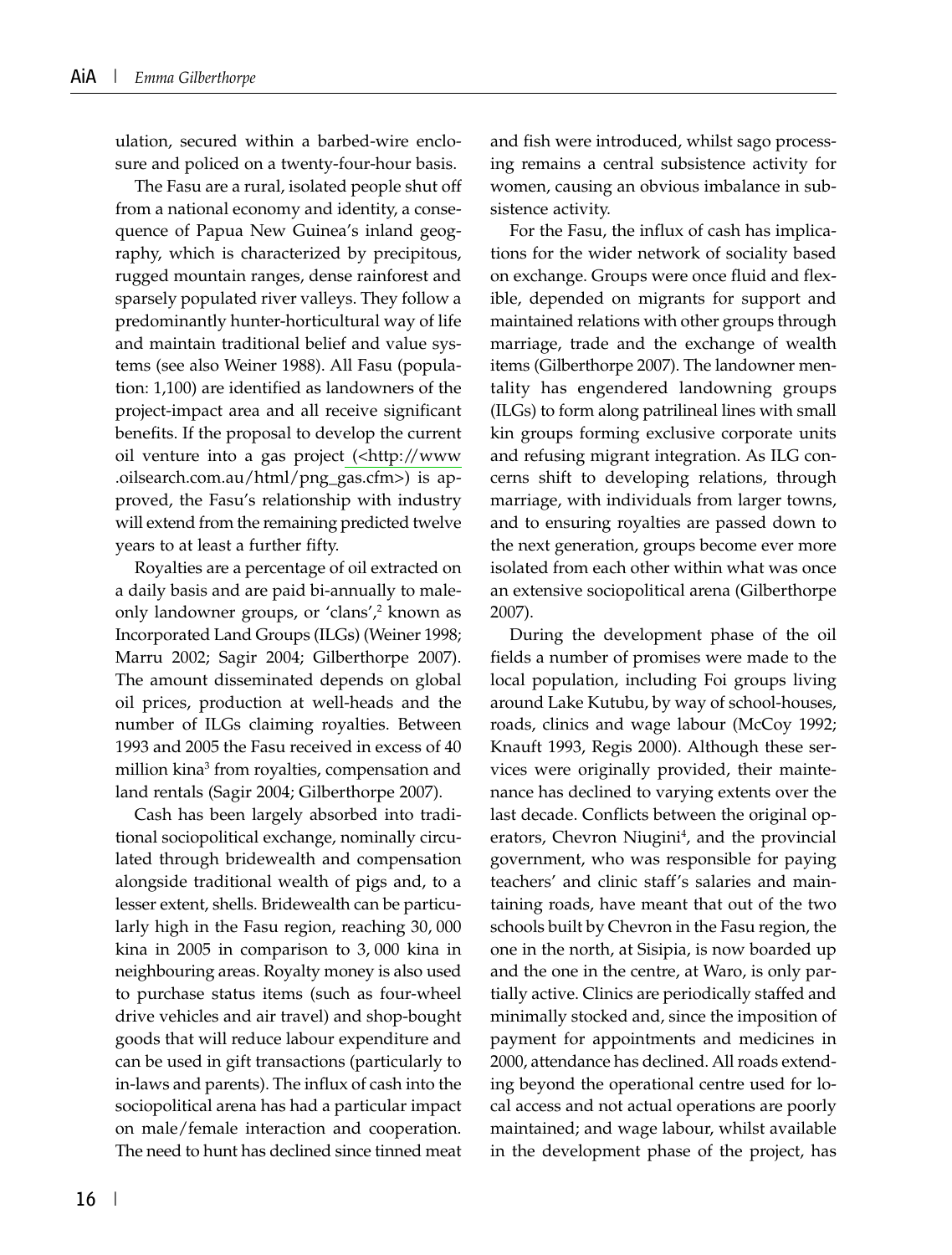also declined as local labour has been replaced by more experienced nationals.

It has been argued elsewhere that steps were not taken to prepare the region for economic development and no long-term considerations were made of its social impact (Knauft 1993, see also McCoy 1992). Whilst steps were taken to engage anthropologists as consultants, to produce social maps, calculate landownership and provide information on the possible impact of the project on local groups (Ernst 1993; 1995; Simpson et al. 1998a; 1998b; 1998c; Gilberthorpe 2004), the exercise seems to have been more of a formality than anything and offered little foresight into postproject conditions. Government interest in Kutubu lies in its petroleum wealth, and there will be little ongoing interest in the region when the resource dries up. The corporate emphasis is currently on extraction and not development, which ultimately distracts from the postindustry situation.

## The Indigenous Voice

The ethnographic film From the Horse's Mouth is not typical of its genre as it focuses more on the person (MacDougall 1997), distracting from the aesthetic quality seen in many ethnographic films (Morphy 2006). Rather than being produced as an aesthetic representation of a culture, From the Horse's Mouth was produced as a mode of communication, to educate audiences on global encounters and the problems of globalization.

So what are the *perceptions* of *development* in this region? The views of those interviewed for the documentary are highly individualized, and there is no clear dichotomy formulated between the company and the locals ('us' and 'them'). In fact, the opinions of participants vary to a great extent dependent on the individual background of each interviewee. Employees of OSL who were interviewed include the white, Australian, Field Operations Manager, Glenn Darnley-Stuart; the aforementioned Jack Taylor, grandson of renowned Highlands government officer Jim Taylor and Solipena Sepeka of Kenemaro village in Bena, Eastern Highlands Province; and a local woman, Sarah Ekali, who comes from the Gobe region which is affected by the broader Kutubu-Gobe-Moran Project. All of them have a different view of the imposition, impact and future of industry, from the trained, corporate-speak of Darnley-Stuart, to the personal experience of Ekali, to the sympathetic yet objective view of Taylor.<sup>5</sup>

In the village, views are similarly individualized. A Fasu man, Kapi Nato, considered in the contemporary climate as an important business man, talks with some sorrow about a postproject Kutubu: 'when the company goes, the road and infrastructure will break down. I don't think the government will maintain them', whilst his wife, originally from Erave, talks about the Fasu as 'them', culturally distinguishing herself from both them and their plight. Unusually, in terms of Fasu kinship solidarity (see Gilberthorpe 2007), Kapi's son, William, who has been educated in the provincial capital, Mendi, and spends only occasional school holidays in the Fasu village, also talks about the Fasu as 'them': 'when the oil company goes I think the people will suffer. Most of them [Fasu], they don't deposit their money wisely. So I think when the company goes, some of them will get hard times'.

The documentary also reveals the impact of capitalist intrusion in the village, where Christmas decorations behind the Kapi family,<sup>6</sup> the pool table outside the village shop, the roads leading out from other villages and the various vehicles that litter the area all suggest degrees of 'development'.<sup>7</sup> The film tells us a great deal about the total situation and questions a supposed corporate/culture conflict. At Kutubu the distinction between 'us' and 'them' is not necessarily between the company and locals, but also within the company and within the villages. In relation to the introduction of cash royalties, for example, Ekali states: 'money is the root of all problems here. Before we were one clan, one tribe, but now we have all split to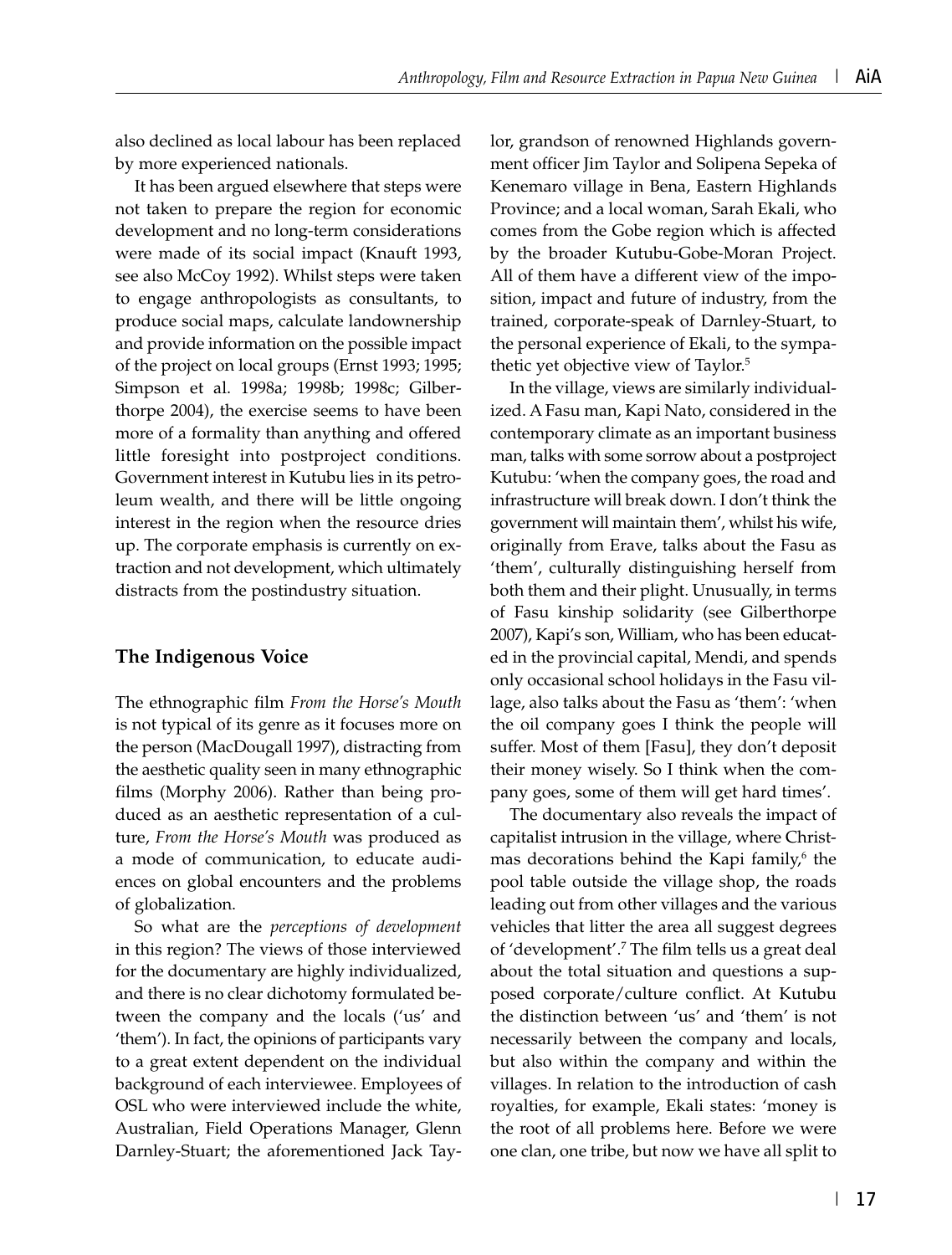get the royalties'. As such, the agents of industry and those who will feel its long-term effects are not entirely clear.

The general view held by locals of a postindustry Kutubu is: 'when the company goes we will go back to the way we were before'. As one Fasu female puts it, 'people came back when the road [company] came and introduced permanent houses and food stores, which they adopted, but the beliefs are the same as before, so when the company goes, the new lifestyle will stop and we'll go back to the old ways' (Gilberthorpe 2005), a view echoed by both Taylor and Ekali.

#### The Anthropology of Film

Poverty and ill health threaten the lives of those abandoned by industry, and IK research through the medium of film can help avoid such an outcome by drawing attention to perceptions of industry's impact. There are a number of advantages in using film media as an ethnographic tool as the discipline extends beyond its academic boundaries (Morphy and Banks 1997: 2). Images in From the Horse's Mouth steer away from the disciplinary predilection for 'recording culture', focusing instead on a vision of the world through the eyes of those experiencing it rather than solely through the eyes of the anthropologist. Importantly, whilst the focus of From the Horse's Mouth in terms of IK research is on participation and empowerment for indigenous people, it is not exclusive, juxtaposing indigenous voices with those of company employees. It unites the agents of industry with the indigenous population, presenting them on the same level with no suggestion of superiority or inferiority. By showing the opinions of those of different genders, ages and/or occupations the film illustrates the need to accommodate diverse perspectives and agendas in development-based research.

As a methodological tool, film allows a representation of people in their totality, capturing opinions based on experiences at that time. The clear message in the film is that development is desired by the majority of those involved at the time. People do not want to return to a pre-industrial lifestyle without the perks industry brings.<sup>8</sup> Another message that is clear from the film is that there is no single conduit of development in the isolated, rural locations where industries operate, and that 'achieving sustainable development requires all parties (government, landowners and developers) to openly and honestly discuss/address the issues without hidden political agendas' (Darnley-Stuart, interview, December 28<sup>th</sup> 2004, Kutubu). As Darnley-Stuart states in the film, 'I would hope that these communities start to develop interests that are broader than the oil and gas industry .... I believe we [OSL] have a role to play in that, to try and shape that, but I also believe the government has a role, and I believe the communities have a role in shaping that'.

As an experiment into effective ways of data dissemination in development contexts we are developing From the Horse's Mouth into an interactive DVD and book (Gilberthorpe et al. 2007) for use in higher education institutions and by MNCs and government departments (particularly education and aid ministries, departments of health, and departments of petroleum and energy in Papua New Guinea and elsewhere). The objective is to contribute to experiments with film to compliment written anthropology and to more effectively communicate the possible impact of rurally operating industries; to encourage participation and bottom-up development; and to avoid transitions from a 'rainy season' and a lifestyle dominated by royalties to a 'dry season' and a return to subsistence livelihoods.

From a theoretical point of view we aim to present film media as a productive anthropological medium of enquiry in development contexts. From a methodological point of view we hope that through this medium, companies and government bodies will be better equipped to manage the distribution of remittances in con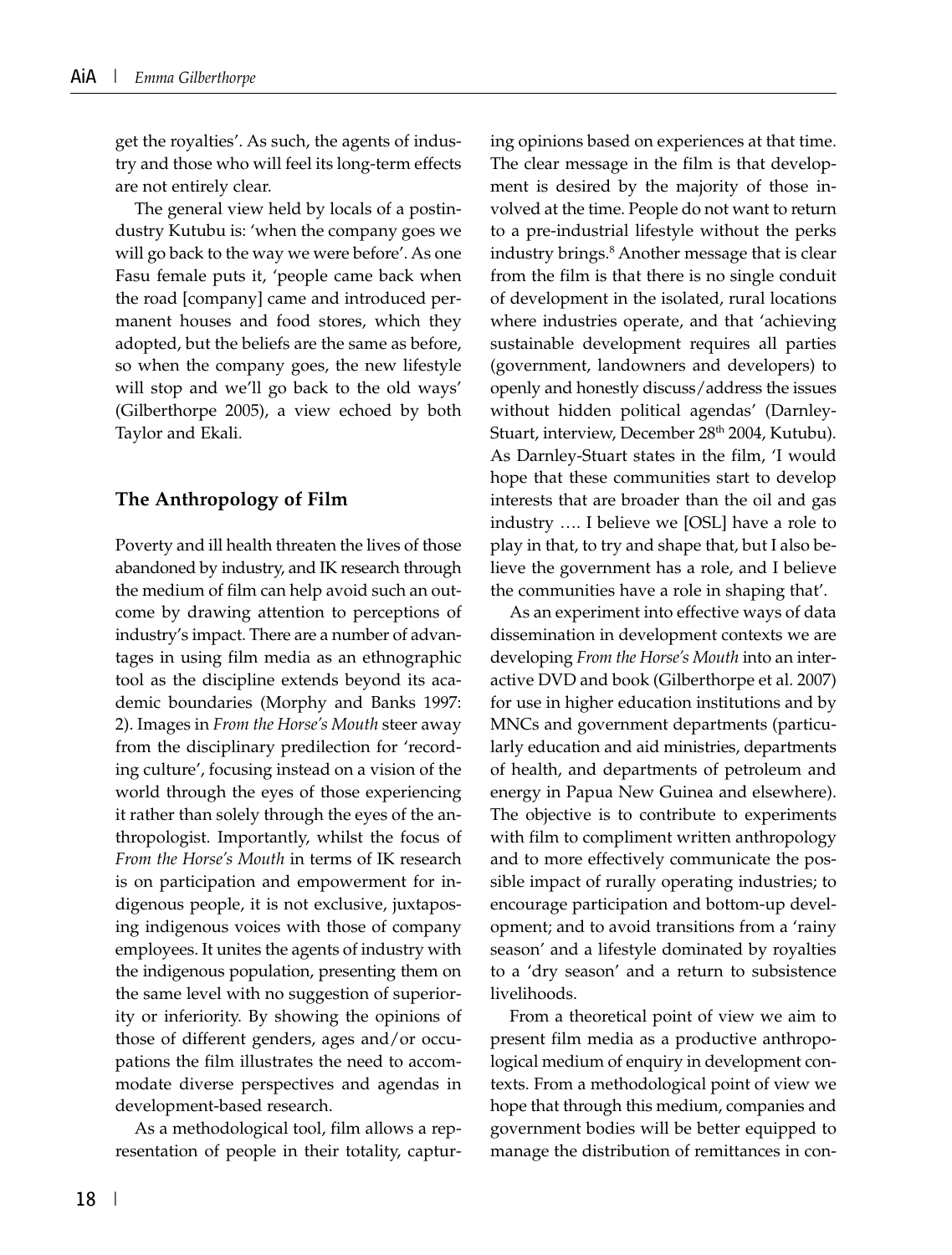sideration of the needs of local populations in Papua New Guinea. Another comment made by Jack Taylor during filming of From the Horse's *Mouth* sums up the urgency of this: 'I can see a time where you could walk outside here and we'll be standing back in the jungle again'. Indeed, for the Fasu, until their needs and concerns are heard, this is the future they unwillingly face.

## Acknowledgements

The research and documentary film on which this article is based was produced during time spent as the RAI Fellow in Urgent Anthropology at Durham University (2004/05). Many thanks to colleagues from the AID Group for their comments on the film, with special thanks to Paul Sillitoe and Steve Lyon for their helpful comments on this article. Special thanks also to Glenn Darnley-Stuart, Sarah Ekali and Jack Taylor of OSL and to the Kapi family for their generous permission to print their comments.

Emma Gilberthorpe is a Lecturer and Research Associate in the Department of Anthropology at the University of Durham. Her research interests are in the impact of internationally run extractive industries on indigenous populations in Papua New Guinea. She works mainly with the Fasu people of the fringe highlands, but has also carried out research with the Min people of the Star Mountains. (Emma Gilberthorpe, Department of Anthropology, University of Durham, 43 Old Elvet, DURHAM DH1 3HN, England. E-mail: e.l.gilberthorpe@durham.ac.uk.)

#### **Notes**

1. The WWF have been permanent residents at Kutubu since the project's inception and form part of the Community Affairs Department supported by the Joint Venture Partners. Whilst the WWF do carry out environmental awareness programmes and conduct sustainable development training (particularly in craft production), they work largely with the Foi populations around Lake Kutubu and rarely have contact with the Fasu, particularly those more isolated from the central production site (see Regis 2000).

- 2. The term 'clan' does not effectively describe the group structures in this region and I therefore apply the term with care, using it in its more contemporary use as a gloss for what are characteristically small, family-based, fluid groups (see Gilberthorpe 2007).
- 3. Whilst it is nigh on impossible to know (or attain actual statistics for) the amount each ILG receives in royalty payments, it is fair to say that the Fasu are a wealthy language group. Kina is the national currency of Papua New Guinea. 1 kina equalled \$0.34 in 2006.
- 4. Chevron Niugini Limited is the Papua New Guinea subsidiary of Chevron Oil Company (later ChevronTexaco). Their equity in the oil fields was purchased by OSL in October 2003. Oil Search now operate and control a 71.95 percent stakehold in the Kutubu oil fields.
- 5. It is stressed that the views of OSL employees interviewed for this film are personal and are not necessarily those of OSL.
- 6. The interviews with this family were conducted on Christmas Day 2004.
- 7. In the second part of the film, interviews with locals from the Ok Tedi region reveal a great deal about the impact of a Western lifestyle. During various interviews the viewer hears a lawnmower in the background, sees brightly coloured washing hanging on the line, and sees artwork hanging on walls and computers in the background.
- 8. Some elders do vocalize some of the negative impacts of development, particularly the lack of respect that younger people have for elders, and a lack of respect of cultural knowledge, customs and laws.

## **References**

- Banks, G. 2005. 'Globalisation, Poverty and Hyperdevelopment in Papua New Guinea's Mining Sector', Focaal 46: 128-143.
- Banks, G. and C. Ballard. 1997 (eds). The Ok Tedi Settlement: Issues, Outcomes, and Implications, Canberra: Australian National University.

 $\mathbf{I}$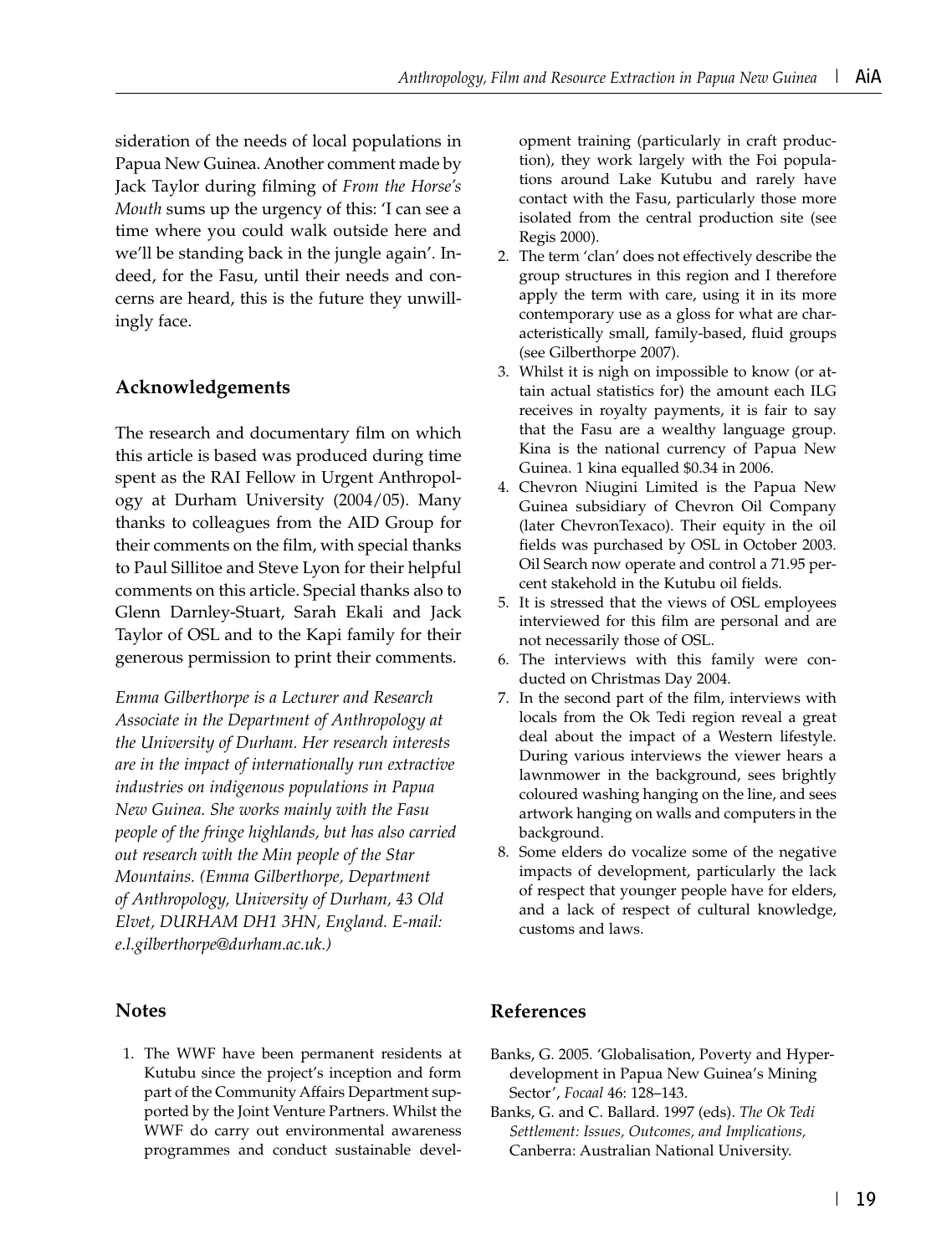- Ernst, T. 1993. 'Social Mapping: Kutubu Petroleum Project Report', Prepared for Chevron Niugini Pty Ltd., Moro, Papua New Guinea. Photocopy. - 1995. 'Incorporating Fasu Clans', Research in Melanesia 19: 1-18.
	- 2004. 'Land, Stories and Resources: Some Impacts of Large-scale Resource Exploitation on Onabasulu Lifeworlds', in A. Rumsey and J. Weiner (eds) Mining and Indigenous Lifeworlds in Australia and Papua New Guinea, Oxon: Sean Kingston Publishing, 125-144.
- Ferguson, J. 2005. 'Seeing Like an Oil Company: Space, Security, and Global Capital in Neoliberal Africa', American Anthropologist 107 (3): 377-382.
- Filer, C. 1999 (ed.). Dilemmas of Development: The Social and Economic Impact of the Porgera Gold Mine, 1989-1994, Canberra: Australian National University.
- Gilberthorpe, E. 2004. 'The Fasu, Papua New Guinea: Analysing Modes of Adaptation Through Cosmological Systems in the Context of Petroleum Extraction', Ph.D. dissertation, School of Social Science, University of Queensland.
	- 2005. From the Horse's Mouth: Perceptions of Development From Papua New Guinea. Documentary Film. Darkwood Films. 55 minutes.
	- 2007. 'Fasu Solidarity: A Case Study of Kin Networks, Land Tenure and Oil Extraction in Kutubu, Papua New Guinea', American Anthropologist 109 (1): 101-112.
- Gilberthorpe, E., S. Lyon and M. Fischer 2007. From the Horse's Mouth: Integrating Video and Teaching in Higher Education in Anthropology, University of Kent: C-SAC.
- Jacka, J. 2001. 'Coca-Cola and Kolo', Anthropology Today 17 (4): 3-8.
- Jorgensen, D. 1990. 'The Telefolip and the Architecture of Ethnic Identity in the Sepik Headwaters', in B. Craig and D. Hyndman (eds) Children of Afek: Tradition and Change Among the Mountain-Ok of Central New Guinea, Sydney: University of Sydney, 151-160.
	- 2004. 'Who and What Is a Landowner? Mythology and Marking the Ground in a Papua New Guinea Mining Project', in A. Rumsey and J. Weiner (eds) Mining and Indigenous Lifeworlds in Australia and Papua New Guinea, Oxon: Sean Kingston Publishing, 68-100.
- Kirsch, S. 2002. 'Anthropology and Advocacy: A Case Study of the Campaign Against Ok Tedi Mine', Critique of Anthropology 22 (2): 175-200.
- Knauft, B.M. 1993. 'Like Money You See in a Dream: Petroleum and Patrols in South New Guinea', Oceania 64: 187-190.
- MacDougall, D. 1997. 'The Visual in Anthropology', in M. Banks and H. Morphy (eds) Rethinking Visual Anthropology, New Haven and London: Yale University Press, 276-295.
- Marru, I. 2002. 'Contemporary Challenges on the Use of Customary Corporations in Petroleum Development Projects in Papua New Guinea', South Pacific Land Tenure Conflict Symposium, University of South Pacific, <www.usp.ac.fj/ landmgmt/SYMPOSIUM/>.Accessed 24 February 2005.
- McCoy, C. 1992. 'Good Intentions: Chevron Tries to Show it Can Protect Jungle While Pumping Oil, But Papua New Guinea Tribes Grow Restless Over Pact for Pipeline and Road', Wall Street Journal 9 June: 1-5.
- Morphy, H. 2006. 'The Aesthetic of Communication and the Communication of Cultural Aesthetics: A Perspective on Ian Dunlop's Films of Aboriginal Australia', Visual Anthropology Review 21 (1, 2): 63-79.
- Morphy, H. and M. Banks 1997. 'Introduction', in M. Banks and H. Morphy (eds) Rethinking Visual Anthropology, New Haven and London: Yale University Press, 1-35.
- Oil Search Ltd. <http://www.oilsearch.com.au/ html/png\_gas.cfm>. Accessed 15 October 2006.
- Polier, N. 1996. 'Of Mines and Min: Modernity and its Malcontents in Papua New Guinea, Ethnology 35 (1): 1-16.
- Regis, J. 2000. 'WWF's Partnership with the Foi of Lake Kutubu, Papua New Guinea' in J. Butler, P. Larson and R. Weber (eds) Indigenous Peoples and Conservation Organizations: Experiences in Collaboration, Washington D.C.: WWF. https:// rafflesia.wwf.or.id/library/admin/attachment/ books/indigenous\_conservation.pdf. Accessed 27 March 2007.
- Sagir, B. 2004. 'The Politics of Petroleum Extraction and Royalty Distribution at Lake Kutubu', in A. Rumsey and J. Weiner (eds) Mining and Indigenous Lifeworlds in Australia and Papua New Guinea, Oxon: Sean Kingston Publishing, 145-156.
- Sillitoe, P. 1998. An Introduction to the Anthropology of Melanesia: Culture and Tradition, Cambridge: Cambridge University Press.
- 1999. 'Beating the Boundaries: Land Tenure and Identity in the Papua New Guinea Highlands', Journal of Anthropological Research 55 (3):  $331 - 360.$
- Sillitoe, P., A. Bicker and J. Pottier. 2002 (eds). Participating in Development: Approaches to Indigenous Knowledge, London and New York: Routledge.